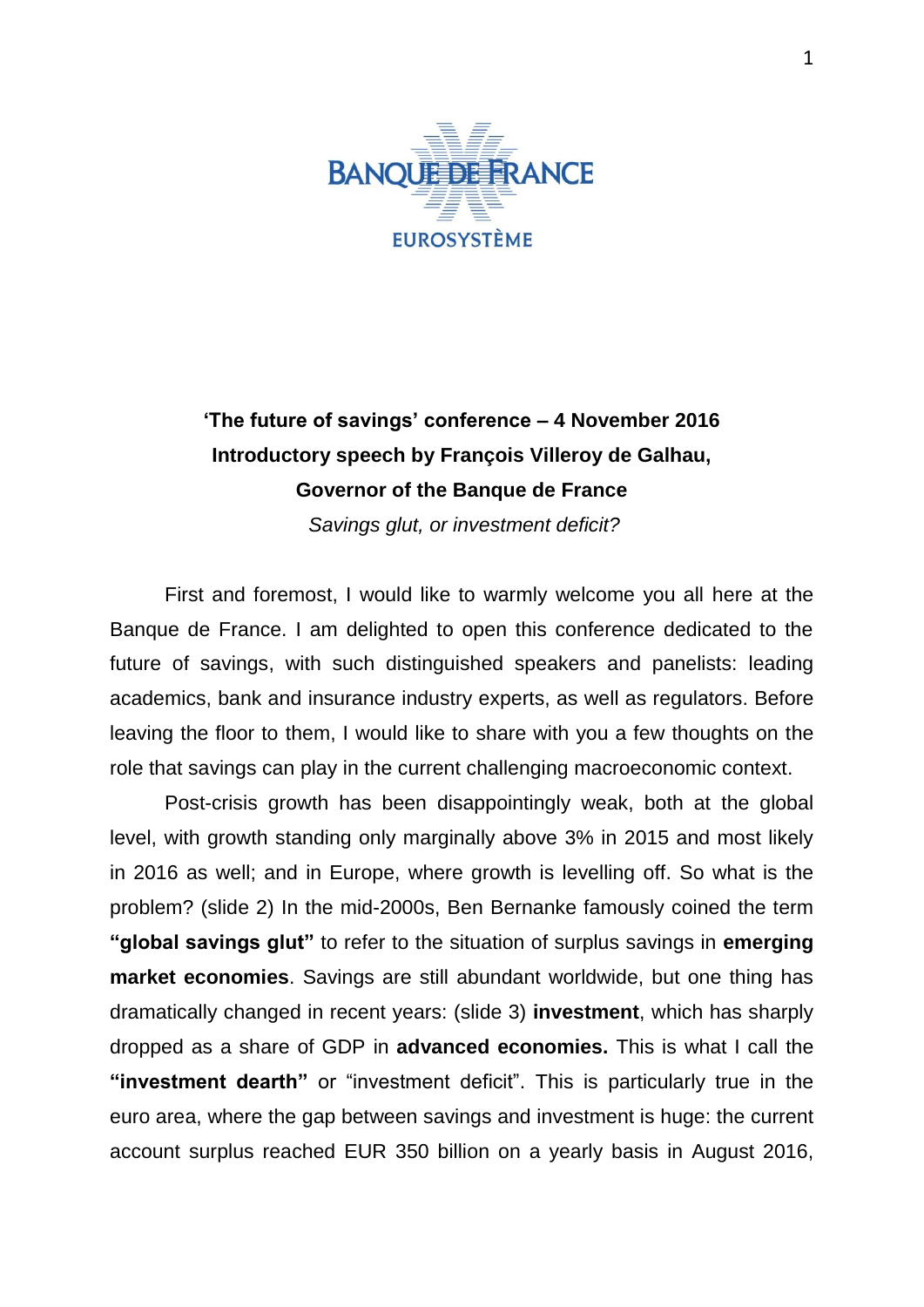which is more than 3% of GDP. I believe that the solution to closing the gap is not to diminish savings, but to increase productive investment – and savings can be instrumental in doing so. Let me delve further into this issue by answering three questions: what is the **evidence**? What are the **causes**? What is the **remedy**?

\*\*

**First, what evidence do we have?**

The **total investment to GDP ratio** offers a first glimpse of the current investment dearth (slide 4). The 2007-08 crisis caused the total investment ratio to fall sharply. In many countries, it has not yet returned to its pre-crisis level. This is particularly the case in the euro area, where the total investment ratio has dropped by around 3 points since the 2007 peak and has only slightly recovered since. By comparison, the pace of the recovery is significantly faster in the United States.

Now, (slide 5) let's dig deeper into the composition of this investment dearth: real estate and public investment have contributed to the post-crisis decline in total investment, but what matters the most for our economy is the contraction in **business investment**. The IMF estimates that it stands 10% to 15% below pre-crisis forecasts in the euro area.<sup>ii</sup> However, to fully understand the situation, we need to take a closer look at the *nature* of business investment. We must distinguish between investment in construction on the one hand – which in itself does not spur innovation – and investment in research and development and industrial machinery on the other, which I call "**productive investment**". iii The matter of concern is that productive investment is insufficient: across the economy as a whole, the productive investment rate has long been lower than before 2007 in the euro area and is persistently weaker in France than in Germany.

This brings us to the third important feature of this investment dearth: the **behaviour of businesses** (slide 6). Since mid-2009 it has dramatically changed: given the weakness of business investment, non-financial corporations have turned from net borrowers into net lenders. Thereby they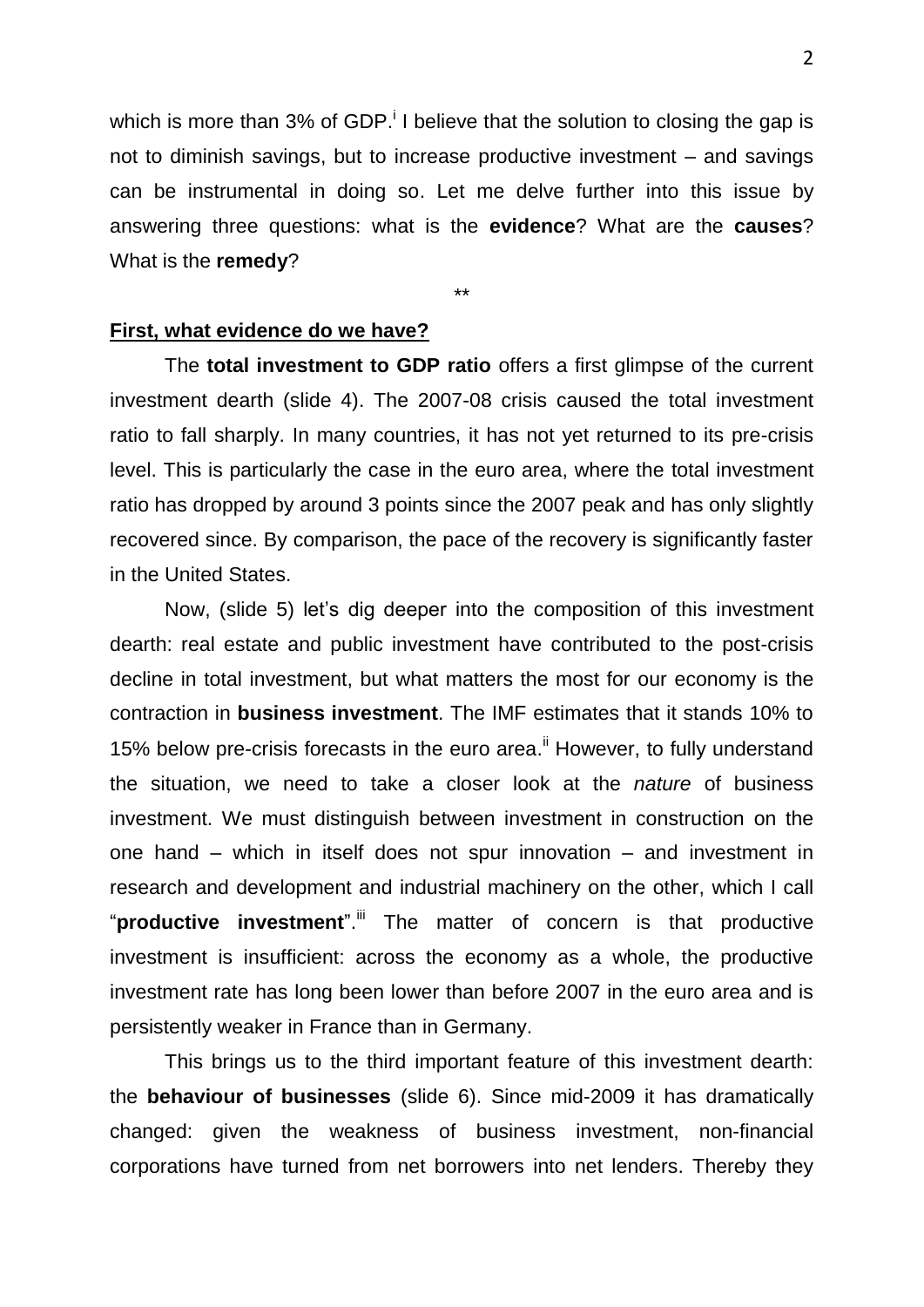have fuelled the current account surplus in the euro area. In short, all of these realities converge: the root of the problem today in Europe is the investment deficit more than the savings glut.

## **2. Now, why has this investment dearth happened?**

Let me briefly elaborate on the key levers of investment. The first and most important one is **expected demand** (slide 7). The overall weakness in economic activity acts as a deterrent for most businesses. The latest biannual survey conducted by Bpifrance shows that demand remains the main obstacle to investment for French small business owners<sup>iv</sup>. This diagnosis is confirmed at the macro level by one of our staff's recent working papers, which investigated a panel of 22 advanced economies: expected demand appears as the main determinant of the slowdown in business investment (negative contribution of more than  $80\%$ ). The second key economic lever of investment is **confidence**, or to put it another way, the level of uncertainty (17%). Vil f the environment is blurred, complex or unstable – especially as regards rules and norms –, businesses opt for a "wait-and-see" behaviour and postpone their investment decisions. So, the simplification and stabilisation of rules is an often underestimated albeit key trigger of business investment.

Economic levers are of the essence, but financial ones also play a role. Currently, the cost of debt financing is low in the euro area, there is no evidence of credit rationing, and yet business investment is not completely responding. So what's wrong? There are two intertwined features that explain this puzzle. First, as Europe's economy is "at the technological frontier", businesses need to innovate more, which means they need to diversify their sources of financing: to be able to take more risks, they need less internal or debt financing and more equity financing. Yet, (slide 8) and this is the second key feature of today's environment, the cost of equity (CoE) has remained high, despite the sharp fall in interest rates over the last two decades. According to Banque de France calculations, the nominal CoE is still more than 9% for large listed companies in the euro area – compared with a risk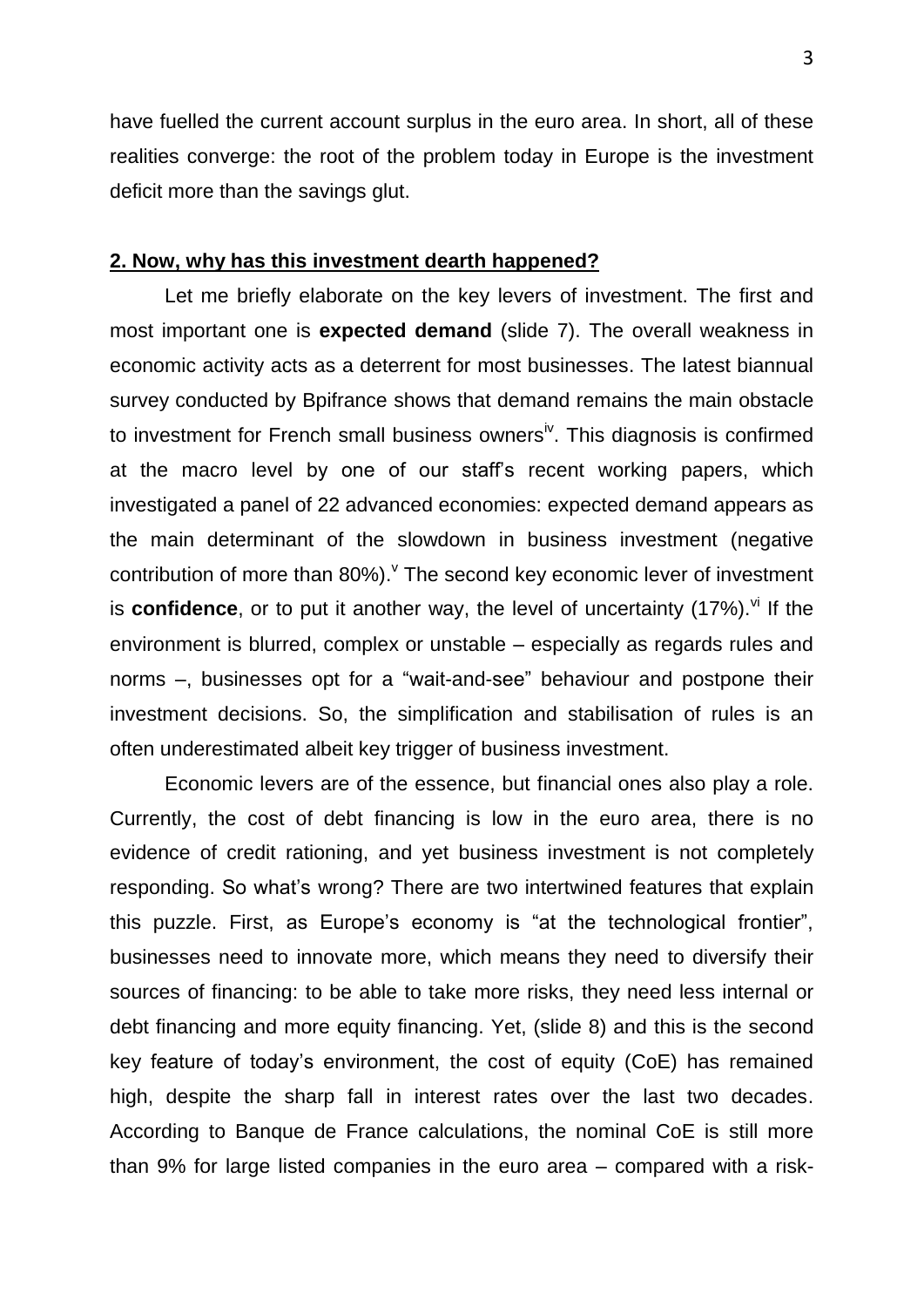free rate of around 0%. In other words, the risk premia have increased. The high CoE prompts companies to give priority to dividends and share buybacks over investment. In addition, it often goes hand in hand with a persistently high "hurdle rate"vii within companies, which results in an excessively severe selection of investment projects. The United States are a case in point (slide 9): since the early 2010s, share buybacks and dividends have increased sharply to more than 100% of reported earnings, while productive investment has significantly slowed down to an almost zero growth.

## **3. So what can be done to cure the investment dearth?**

First and foremost, we need a **comprehensive therapy** in Europe, both economic and financial. On the economic side, monetary policy is active and efficient; but it cannot remain the only game in town. Growth will be stronger in Europe if we combine structural reforms – including pro-business measures – where they are needed, such as in France, with greater fiscal support to help spur investment in the countries that have room to manoeuvre, such as Germany. But we also need to address the financial side of this investment dearth issue. The United States shows how crucial it can be in the long term. Their model has positive features: (slide 10) equity capital amounts to 121% of GDP in the United States, compared with only 52% in the euro area, which means that in the United States innovation finds appropriate financing more easily. But it also has limitations that we should be mindful of: excessive cost of equity can have harmful effects.

To meet the financial challenge, savings have a central role to play. I will focus on two avenues for steering them into productive investment. First, **savings should be reoriented towards the long-term**, more easily than towards direct risk-taking. French and, more generally, European savers are more risk-averse than American ones – and this is probably not going to change. The first savings motive in the euro area is indeed insurance against unexpected events (mentioned by more than 50% of households).<sup>Viii</sup> But at the same time, savers are more and more concerned by the increase in life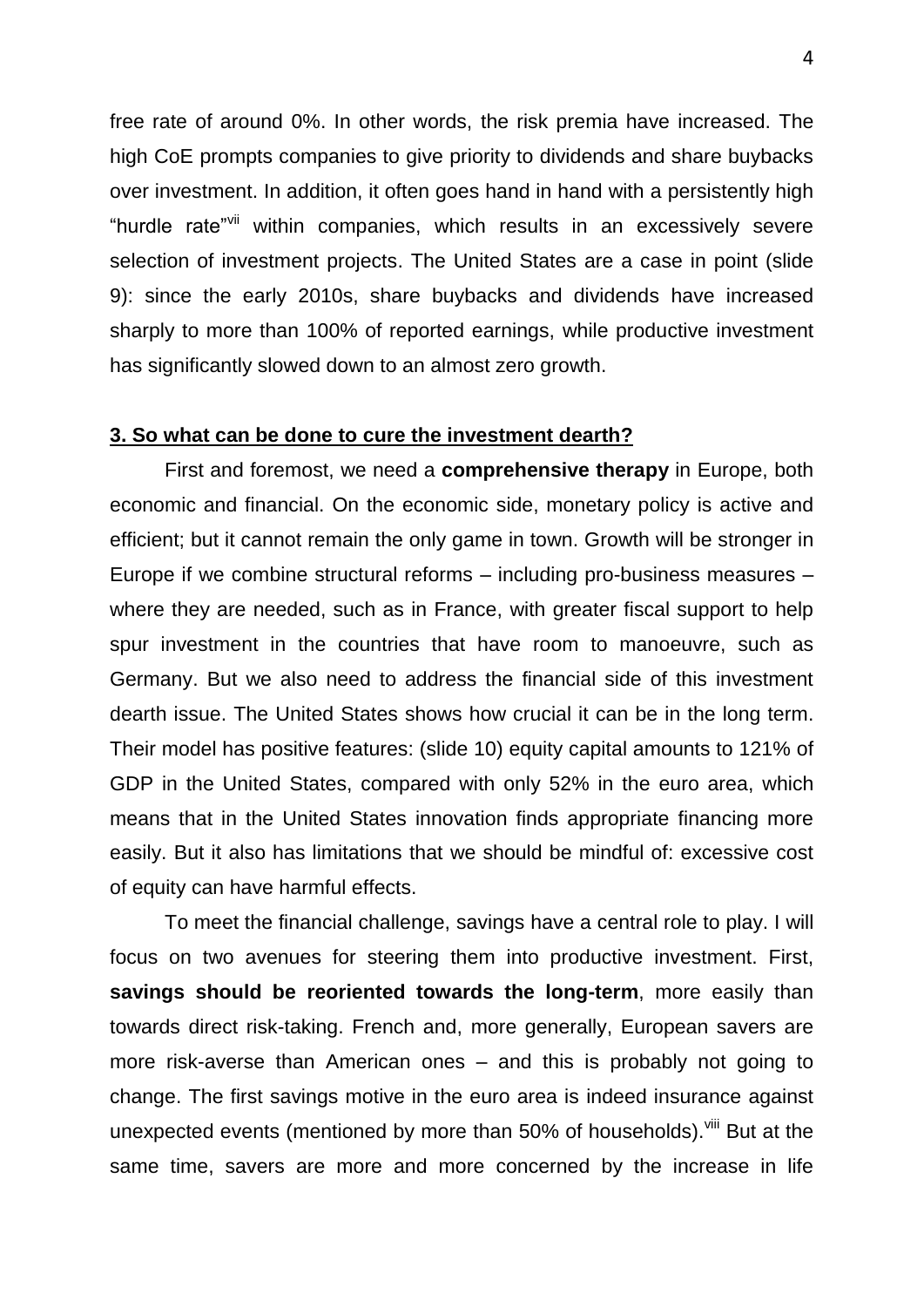expectancies and the need to prepare for retirement: old age provision ranks as the second most important savings motive (nearly 40%).<sup>ix</sup> Therefore it makes sense to offer savers new, complementary forms of savings products, that are less liquid during the first years, but that include some form of longterm capital guarantee. These new products would provide financial intermediaries – in particular life insurers – with liabilities long enough to take pooled risks – in the form of equity investments essentially – and savers with the higher returns offered by equity over the long run. To promote these new products, we also need, at the very least, to avoid any tax distortions that might penalise them more than liquid and risk-free investments.

Second, **savings should better circulate across Europe**, to where investment needs are. A large part of the solution lies at the European level, with the building of what I call a **"Financing and Investment Union"** (FIU), rather than just a "Capital Markets Union" (CMU). This FIU would merge together the initiatives already in place – the CMU of course, but also the Juncker Plan and the Banking Union – in order to magnify their impact through synergies and more ambitious measures. Let me mention two measures for tackling obstacles to cross-border investment. Firstly, the FIU would encourage the development of a pan-European venture capital ecosystem. One of Europe's most obvious limitations is indeed the size of its funds compared with US ones: the size scale varies from at least 1 to 10 given the national borders and the domestic bias in Europe. This unfortunately limits European funds' ability to take on big enough equity stakes, especially in "scale up" companies – successful start-ups at a later stage. The second example concerns the regulatory and legal barriers to equity financing. The FIU would promote further convergence of insolvency regimes, as well as standardised and more detailed financial information on European corporates, including SMEs. In this regard, advantage could be taken of the experience acquired in certain Member States – in France for instance, the central bank's expertise in company rating.

5